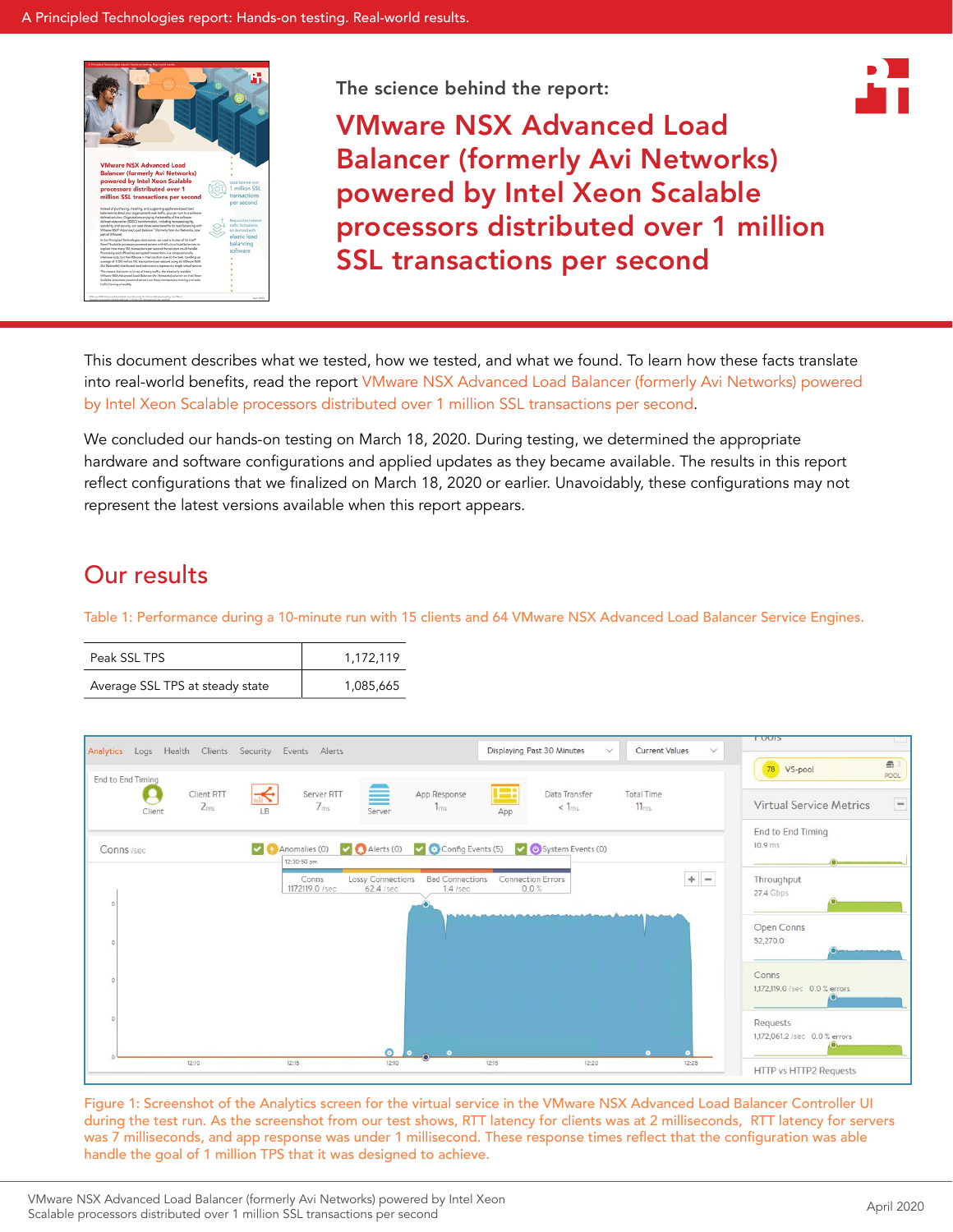# System configuration information

Table 2: The table below presents detailed information on the systems we tested.

| <b>Server configuration information</b>        | <b>34 Intel Corporation S2600WFT</b>                                                                                                                                                                               |  |
|------------------------------------------------|--------------------------------------------------------------------------------------------------------------------------------------------------------------------------------------------------------------------|--|
| BIOS name and version                          | SE5C620.86B.02.01.0010.010620200716                                                                                                                                                                                |  |
| Non-default BIOS settings                      | VMware ESXi <sup>™</sup> hosts: Virtualization enabled<br>All servers: Disable SpeedStep and Hardware P-States. Set Package C-State to C0/<br>C1 state. Fan profile set to Performance. Fan PWM Offset set to 50%. |  |
| Operating system name and version/build number | Clients/Backend: Ubuntu 18.04.4 LTS (GNU/Linux 4.15.0-88-generic x86_64)<br>ESXi hosts: VMware ESXi, 6.7.0, 15160138                                                                                               |  |
| Date of last OS updates/patches applied        | 02/26/2020                                                                                                                                                                                                         |  |
| Power management policy                        | Performance                                                                                                                                                                                                        |  |
| Processor                                      |                                                                                                                                                                                                                    |  |
| Number of processors                           | $\overline{2}$                                                                                                                                                                                                     |  |
| Vendor and model                               | Intel <sup>®</sup> Xeon® Gold 6242                                                                                                                                                                                 |  |
| Core count (per processor)                     | 16                                                                                                                                                                                                                 |  |
| Core frequency (GHz)                           | 2.10                                                                                                                                                                                                               |  |
| Stepping                                       | $\overline{7}$                                                                                                                                                                                                     |  |
| Memory module(s)                               |                                                                                                                                                                                                                    |  |
| Total memory in system (GB)                    | 192                                                                                                                                                                                                                |  |
| Number of memory modules                       | 12                                                                                                                                                                                                                 |  |
| Vendor and model                               | Micron MTA18ASF2G72PDZ-2G9E1                                                                                                                                                                                       |  |
| Size (GB)                                      | 16                                                                                                                                                                                                                 |  |
| Type                                           | PC4-2933                                                                                                                                                                                                           |  |
| Speed (MHz)                                    | 2,933                                                                                                                                                                                                              |  |
| Speed running in the server (MHz)              | 2,933                                                                                                                                                                                                              |  |
| Local storage (type A)                         |                                                                                                                                                                                                                    |  |
| Number of drives                               | 1                                                                                                                                                                                                                  |  |
| Drive vendor and model                         | Intel SSD D3-S4610                                                                                                                                                                                                 |  |
| Drive size (GB)                                | 240                                                                                                                                                                                                                |  |
| Drive information (speed, interface, type)     | 6Gb/s, SATA, SSD                                                                                                                                                                                                   |  |
| Network adapter                                |                                                                                                                                                                                                                    |  |
| Vendor and model                               | Intel Ethernet Network Adapter X722                                                                                                                                                                                |  |
| Number and type of ports                       | 2x 10 GbE                                                                                                                                                                                                          |  |
| Driver version                                 | i40e 2.1.14-k                                                                                                                                                                                                      |  |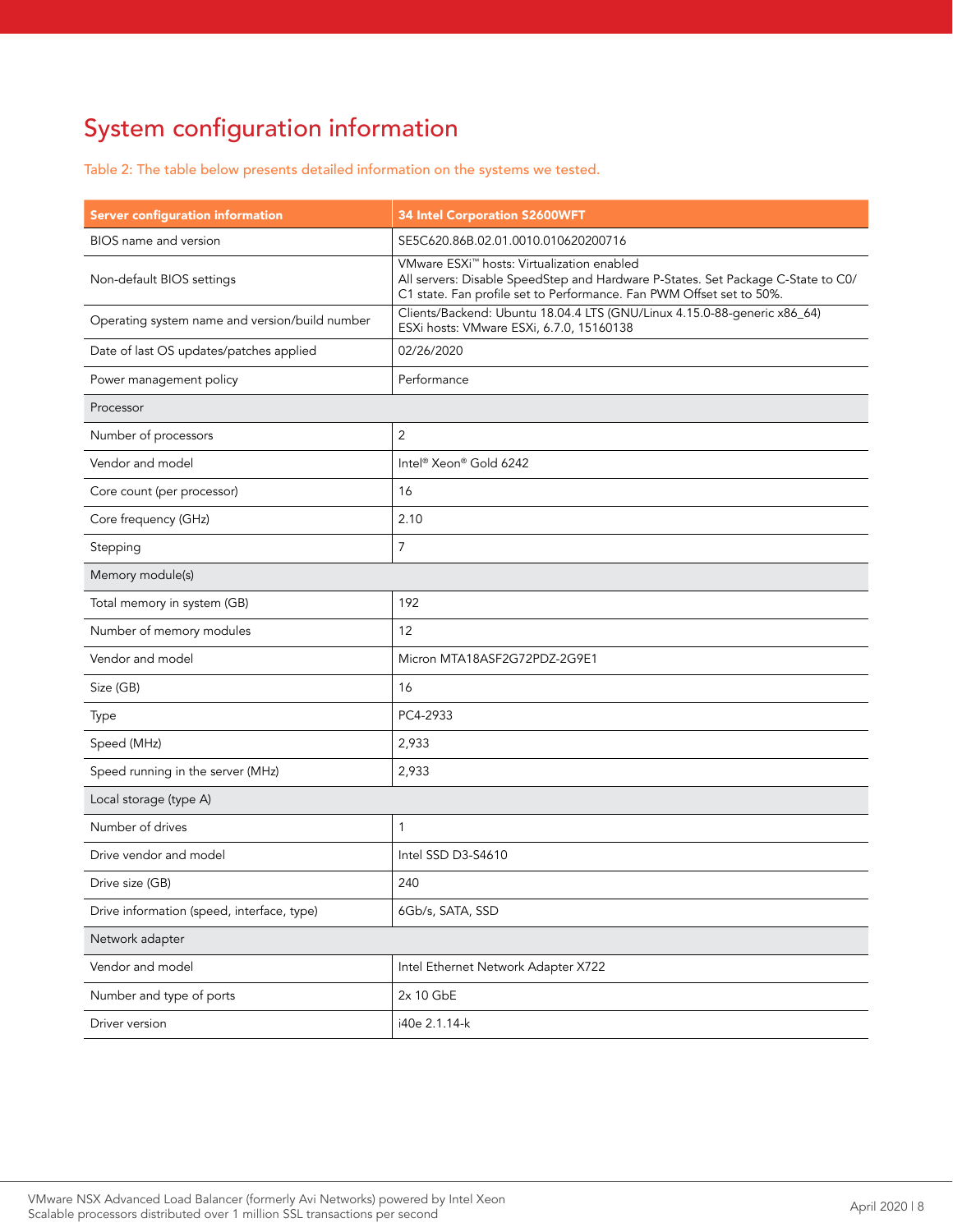| <b>Server configuration information</b> | <b>34 Intel Corporation S2600WFT</b>  |  |
|-----------------------------------------|---------------------------------------|--|
| Network adapter                         |                                       |  |
| Vendor and model                        | Intel Ethernet Network Adapter XXV710 |  |
| Number and type of ports                | $2 \times 25$ GbE                     |  |
| Driver version                          | i40e 2.1.14-k                         |  |
| Cooling fans                            |                                       |  |
| Vendor and model                        | Nidec UltraFlo V60E12BS1B5-07A016     |  |
| Number of cooling fans                  | 6                                     |  |
| Power supplies                          |                                       |  |
| Vendor and model                        | Intel PSSF132202A                     |  |
| Number of power supplies                | 1                                     |  |
| Wattage of each (W)                     | 750                                   |  |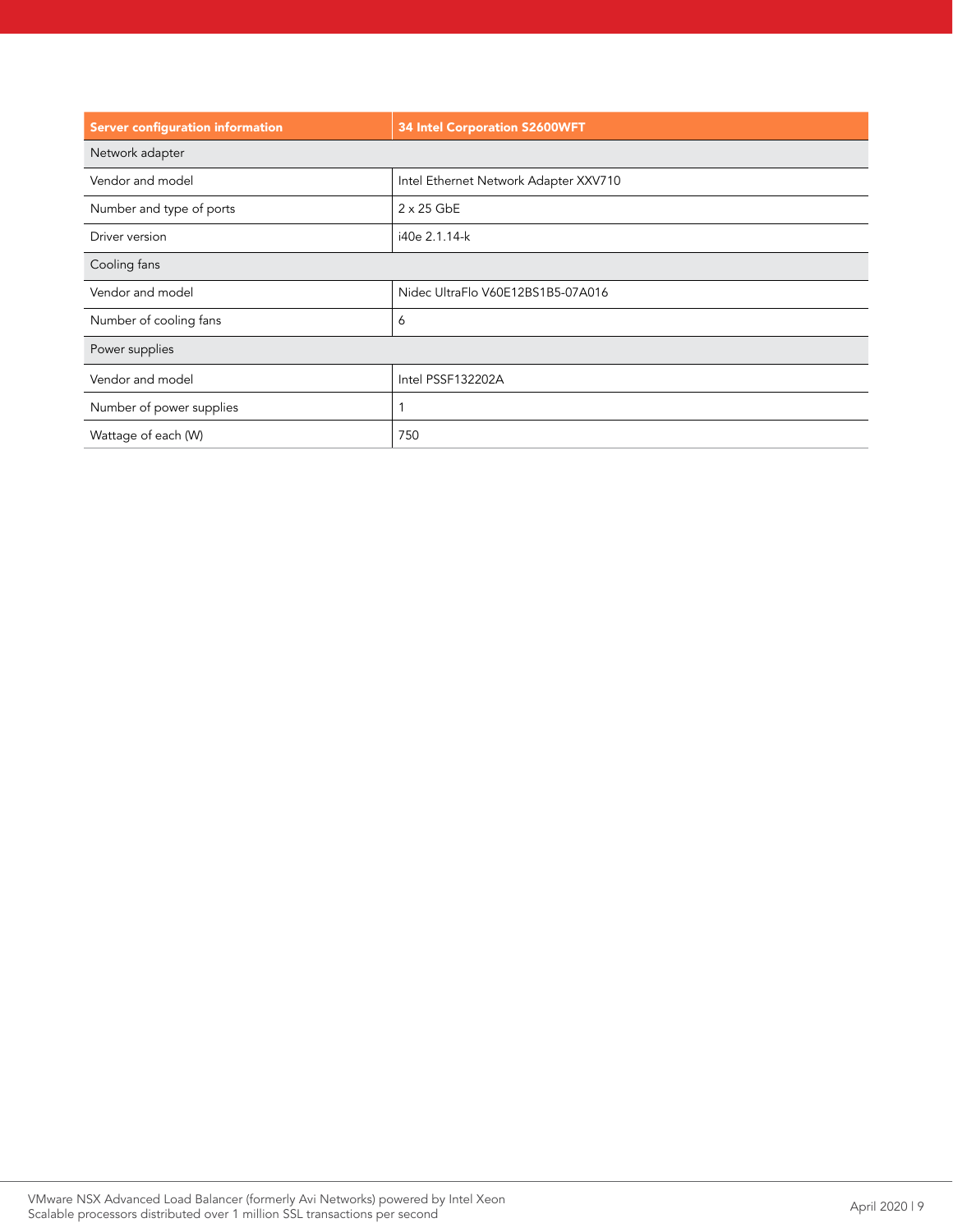# How we tested

# Configuring the network switches for testing

We configured three switches for testing: two Extreme Networks Summit X460-G2 1Gb switches and one Arista 7060CX-32S 100Gb switch. We configured the two Extreme Networks switches with default settings for our management network, and cabled one port for management traffic and one port for the BMC on every server in the test bed. The Arista switch supported the 25Gb private test network for the VMware NSX Advanced Load Balancers. We connected 100Gb to 4 x 25Gb breakout cables to the switch and cabled a single 25Gb port on each server in the test bed. We configured each port to the default settings, but applied the following to configure BGP routing and VLAN 1 for testing.

```
interface Vlan1
    ip address 192.168.1.100/24
!
ip routing
!
router bgp 65000
   timers bgp 100 300
   maximum-paths 64 ecmp 64
   bgp listen range 192.0.0.0/8 peer-group Avi remote-as 65000
   neighbor Avi peer-group
   neighbor Avi maximum-routes 12000
```
# Preparing the ESXi hosts

We used the following steps to configure the sixteen ESXi hosts we used for the VMware NSX Advanced Load Balancer Service Engines.

#### Installing VMware ESXi 6.7 U3

- 1. Attach the installation media.
- 2. Boot the server.
- 3. At the VMware Installer screen, press Enter.
- 4. At the EULA screen, to Accept and Continue, press F11.
- 5. Under Storage Devices, select the appropriate virtual disk, and press Enter.
- 6. At the keyboard layout, select US, and press Enter.
- 7. Enter the root password twice, and press Enter.
- 8. To start installation, press F11.
- 9. After the server reboots, press F2, and enter root credentials.
- 10. Select Configure Management Network, and press Enter.
- 11. Select the appropriate network adapter, and select OK.
- 12. Select IPv4 settings, and enter the desired IP address, subnet mask, and gateway for the server.
- 13. Select OK, and restart the management network.
- 14. Repeat steps 1 through 13 on the rest of the servers.

#### Deploying the VMware vCenter® Server 6.7 U3

- 1. On a Windows server or VM, locate the VMware-VCSA installer image.
- 2. Mount the image, navigate to the vcsa-ui-installer folder, and double-click win32.
- 3. Double-click installer.exe.
- 4. Click Install.
- 5. Click Next.
- 6. Accept the terms of the license agreement, and click Next.
- 7. Leave the default vCenter Server with an Embedded Platform Services Controller selected, and click Next.
- 8. Enter the FQDN or IP address of the host onto which the vCenter Server Appliance will be deployed.
- 9. Provide the server username and password, and click Next.
- 10. Accept the certificate of the host you chose to connect to by clicking Yes.
- 11. Provide a name and password for the vCenter Appliance, and click Next.
- 12. Set an appropriate Appliance Size, and click Next.
- 13. Select the appropriate datastore, and click Next.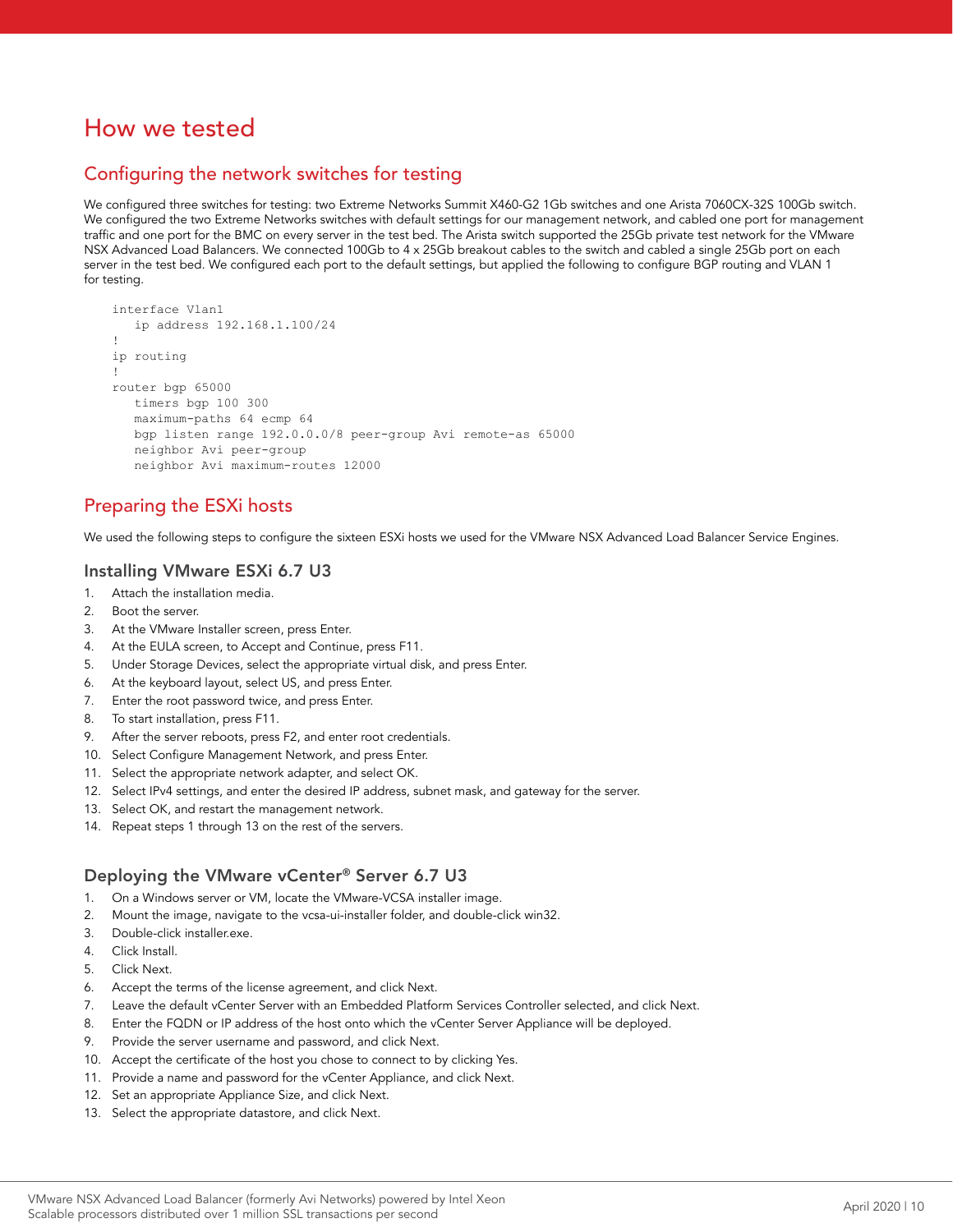- 14. At the Configure Network Settings page, configure the network settings as appropriate for your environment, and click Next.
- 15. Review your settings, and click Finish.
- 16. When the deployment completes, click Next.
- 17. At the Introduction page, click Next
- 18. At the Appliance configuration page, select the time synchronization mode and SSH access settings, and click Next.
- 19. Select Create a new SSO domain.
- 20. Provide a password, and confirm it.
- 21. Provide an SSO Domain name and SSO Site name, and click Next.
- 22. At the CEIP page, click Next.
- 23. At the Ready to complete page, click Finish.
- 24. When installation completes, click Close.
- 25. Using the vSphere web client, log into the vCenter server using the credentials previously provided.

#### Creating a cluster and adding the hosts to VMware vCenter

- 1. Once logged into the vCenter, navigate to Hosts and Clusters.
- 2. Select the primary site management vCenter.
- 3. Right-click the vCenter object, and select New Datacenter...
- 4. Enter a name for the new data center, and click OK.
- 5. Right-click the new data center, and click New Cluster...
- 6. Enter a name for the new cluster, and click OK.
- 7. Right-click the new cluster, and click Add hosts…
- 8. Enter the IP address and credentials for each ESXi server that will host VMware NSX Advanced Load Balancer service engines, and click Next.
- 9. Review the list of hosts, and click Next.
- 10. Click Finish.

#### Configuring each host for high performance

- 1. From the vCenter web UI, select a host on the left-hand side.
- 2. Navigate to Configure $\rightarrow$ Hardware $\rightarrow$ Power Management.
- 3. Click Edit.
- 4. Select High performance, and click OK.
- 5. Navigate to Configure > System > Advanced System Settings.
- 6. Click Edit.
- 7. Set Power.UseCStates and Power.UsePStates to 0.
- 8. Click OK.

#### Creating distributed switches for VMware NSX Advanced Load Balancer testing

We used the following steps to create two distributed switches for the VMware NSX Advanced Load Balancer environment: one for the 1Gb management network and one for the 25Gb data network. We named each distributed switch according to its purpose and selected the appropriate physical ports associated with each network.

- 1. From the vCenter web UI, navigate to Menu>Networking.
- 2. Right-click the datacenter, and click Distributed Switch $\rightarrow$ New Distributed Switch.
- 3. Enter a name for the Distributed Switch, and click Next.
- 4. Select 6.6.0 ESXi 6.7 and later for the version, and click Next.
- 5. Enter a name for the port group, and click Next.
- 6. Review the setting for the new distributed switch, and click Finish.
- 7. On the left-hand side, right-click the new distributed switch.
- 8. Click Add and Management Hosts…
- 9. Select Add hosts, and click Next.
- 10. Click + New hosts…
- 11. Select all the hosts that will host VMware NSX Advanced Load Balancer service engines, and click OK.
- 12. Click Next.
- 13. Select the appropriate physical vmnic, and click Assign uplink.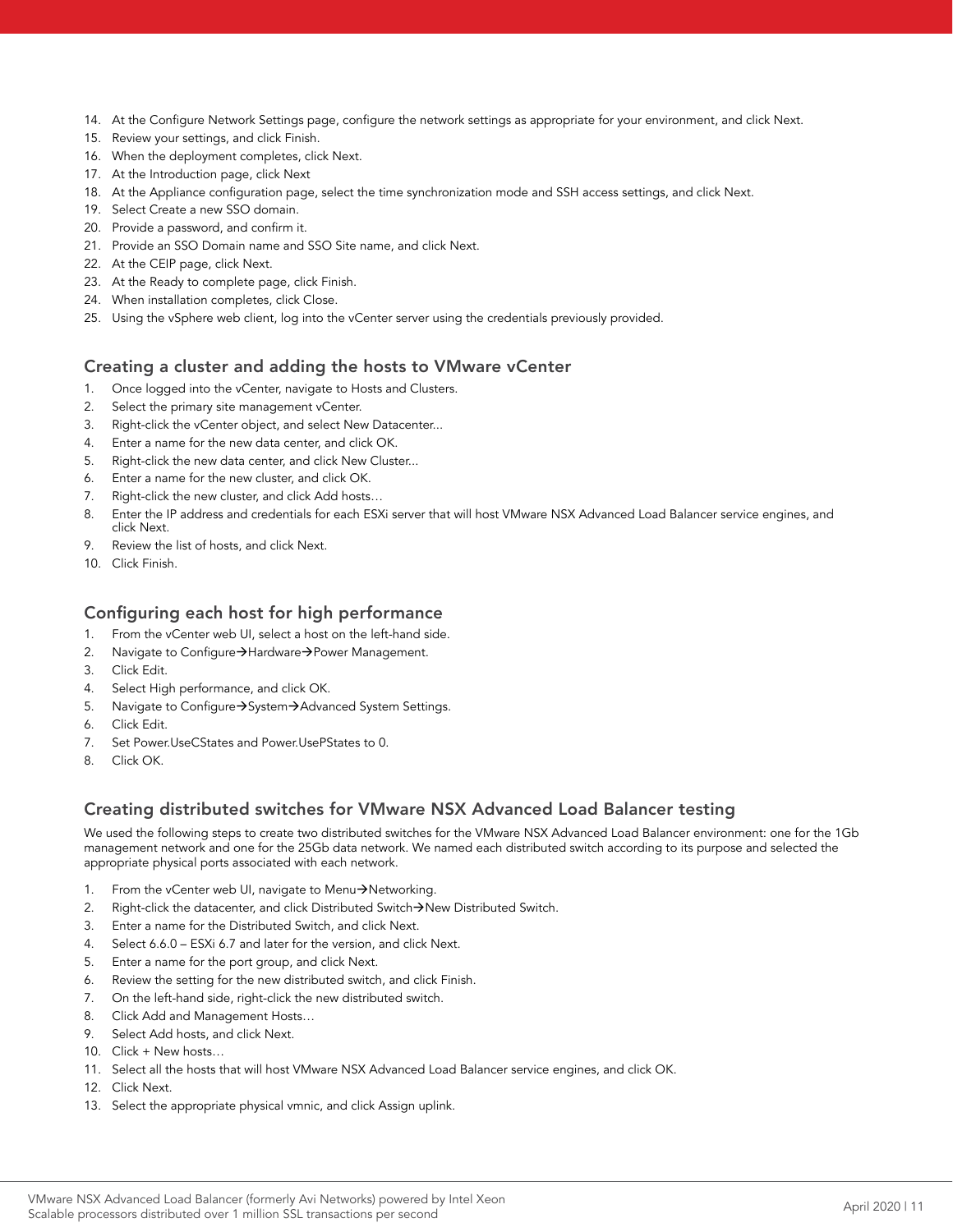- 14. Select the first uplink, check Apply this uplink assignment to the rest of the hosts, and click OK.
- 15. On the Manage VMkernel adapters, click Next.
- 16. On the Migrate VM networking, click Next.
- 17. Review the settings, and click Finish.
- 18. Repeat these steps for the second distributed switch.

# Preparing the backend servers

We used the following steps to configure the three backend target servers using Nginx to host a simple website.

# Installing Ubuntu 18.04.4 LTS

- 1. Boot the server to the Ubuntu 18.04 installation media.
- 2. Select English as the preferred language, and press Enter.
- 3. Select English (US) as the keyboard layout, and press Enter.
- 4. Select Install Ubuntu, and press Enter.
- 5. Ensure the 1Gb adapter has DHCP and the 40Gb adapter has no address, and press Enter.
- 6. To skip the proxy address page, press Enter.
- 7. To accept the default mirror address, press Enter.
- 8. Select Use an Entire Disk, and press Enter.
- 9. Select the M.2 SSD, and press Enter.
- 10. Select Done, and press Enter.
- 11. Select Continue, and press Enter.
- 12. Enter a name, hostname, username, and password. Select Done, and press Enter.
- 13. Select Done, and press Enter.
- 14. When the installation completes, remove the installation media, and reboot the server.

#### Updating and configuring the operating system

- 1. Log into the operating system as the user created in the previous section.
- 2. Disable the system firewall by running the following command:

sudo ufw disable

3. Update the operating system and reboot by running the following commands:

```
sudo apt-get -y update
sudo apt-get -y upgrade
sudo reboot
```
4. Run the scripts for configuring and tuning the backend servers found in the [Configuration and test scripts](#page-9-0) section of this report.

# Preparing the client servers

We used the following steps to configure the fifteen client servers used to generate the client connections to the target servers.

#### Installing Ubuntu 18.04.4 LTS

- 1. Boot the server to the Ubuntu 18.04 installation media.
- 2. Select English as the preferred language, and press Enter.
- 3. Select United States as your location, and press Enter.
- 4. When prompted to auto-detect keyboard layout, select No, and press Enter.
- 5. Select English (US) as the keyboard layout, and press Enter.
- 6. Cancel the network DHCP autoconfiguration, and select Configure network manually.
- 7. Configure the network settings as appropriate for your environment, and click Next.
- 8. Provide the desired hostname for the system, and press Enter.
- 9. When prompted to set up a user account, enter desired full name, username, password, and password confirmation, and press Enter.
- 10. When prompted to confirm timezone, ensure it is correct, and press Enter.
- 11. Select Guided use entire disk and set up LVM, and press Enter.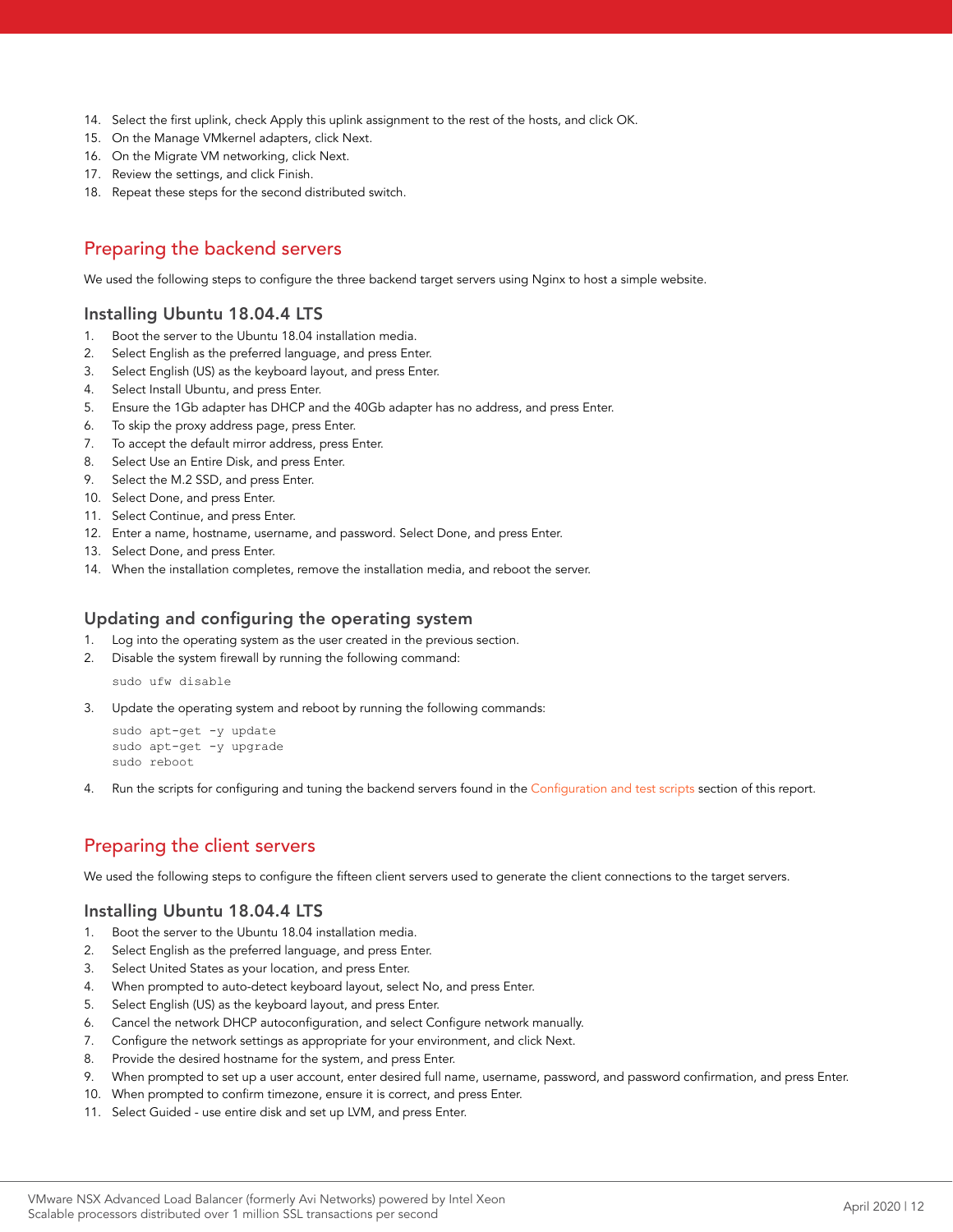- 12. Select the disk to partition, and press Enter.
- 13. On the partition disks confirmation screen, select Yes, and press Enter.
- 14. Select Continue, and press Enter to use the entire disk.
- 15. On the confirmation screen, select Yes, and press Enter.
- 16. Leave the HTTP proxy information field blank, and press Enter.
- 17. Select No automatic updates, and press Enter.
- 18. Leave all boxes unchecked, select Continue, and press Enter.
- 19. When the installation completes, remove the installation media, and reboot the server.

### Updating and configuring the operating system

- 1. Log into the operating system as the user created in the previous section.
- 2. Disable the system firewall by running the following command:

sudo ufw disable

3. Update the operating system and reboot by running the following commands:

sudo apt -y upgradesudo apt -y updatesudo reboot

4. Run the scripts for configuring and tuning the client servers found in the [Configuration and test scripts](#page-9-0) section of this report.

# Preparing the VMware NSX Advanced Load Balancer Controller environment

#### Deploying the VMware NSX Advanced Load Balancer Controller VM

- 1. In vCenter, right-click the infrastructure host, and select Deploy OVF Template.
- 2. Select the location of the OVA file, and click Next.
- 3. Choose a name and target location for the controller VM, and click Next.
- 4. Select a compute resource for the controller VM, and click Next.
- 5. Review details, and click Next.
- 6. Select Thick Provision Eager Zeroed as the virtual disk format, select storage to deploy the VM to, and click Next.
- 7. Choose a management network for the controller VM, and click Next.
- 8. Choose appropriate network settings for the VM, and click Next.
- 9. Click Finish.

#### Configuring the VMware NSX Advanced Load Balancer Controller

- 1. Once the VMware NSX Advanced Load Balancer Controller completes its initial startup, open a web browser, and navigate to the VMware NSX Advanced Load Balancer Controller IP address to load the web UI.
- 2. Enter and confirm a password for the admin account, and click Create Account.
- 3. Enter the DNS and NTP information for the controller, and click Next.
- 4. Select VMware for the orchestrator integration, and click Next.
- 5. Enter the vCenter IP and credentials, set the permissions to Wr ite, and click Next.
- 6. Select the data center where VMware NSX Advanced Load Balancer will be deployed, and click Next.
- 7. Select the management network for VMware NSX Advanced Load Balancer, and click Next.
- 8. On the Tenant Settings screen, click No.
- 9. Once the VMware NSX Advanced Load Balancer Controller setup completes, it will redirect to the dashboard for the web UI.

#### Configuring the VMware NSX Advanced Load Balancer profiles for testing

- 1. From the VMware NSX Advanced Load Balancer Controller web UI, navigate to Templates.
- 2. Under Profiles->Application, click the pencil icon for System-Secure-HTTP to edit.
- 3. On the General tab, check the following settings: Connection Multiplex, X-Forwarded-For, and WebSockets Proxy.
- 4. On the Security Tab, check the following settings: SSL Everywhere, HTTP-to-HTTPS Redirect, Secure Cookies, HTTP-only cookies, Rewrite Server Redirects to HTTPS, X-Forwarded-Proto, and HTTP Strict Transport Security (HSTS) (set duration to 365 days and include Subdomains).
- 5. On the DDoS tab, set Client Header timeout to 10,000.
- 6. Set Client Body Timeout, HTTP Keep-Alive Timeout, and Post Accept Timeout to 30,000.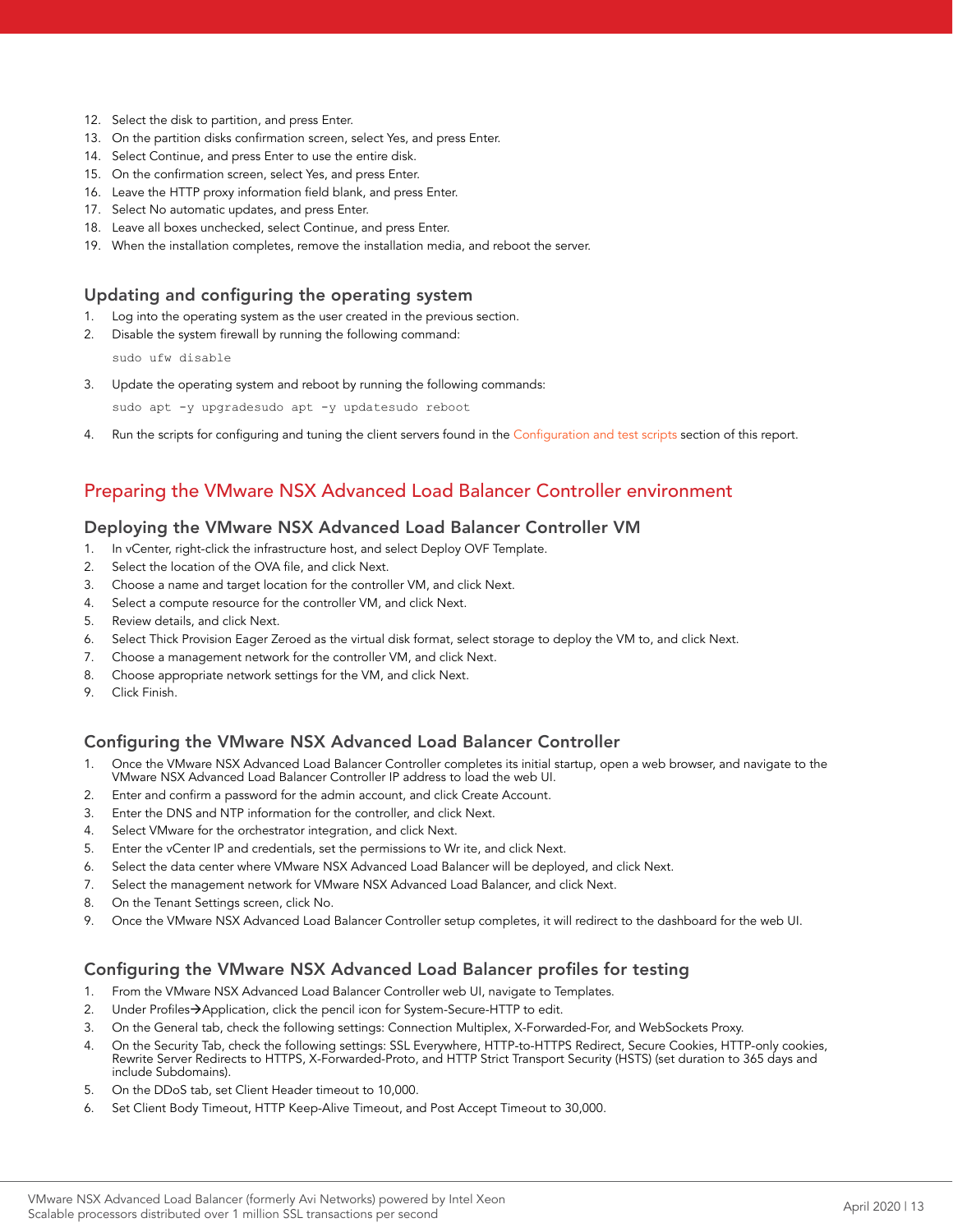- 7. Set Client Max Body Size to 0 KB, Client Max Header Field Size to 12 KB, and Client Max Complete Header Size to 48 KB.
- 8. Click Save.
- 9. Under Profiles $\rightarrow$ TCP/UDP, click the pencil icon for System-TCP-Proxy to edit.
- 10. For the Timeout sections, set Idle Connections to TCP keepalive, set Idle Duration to 60 seconds, and check Ignore Time Wait.
- 11. For Retransmission Behavior, ensure that Max and Max SYN Retransmissions are set to 8.
- 12. For Buffer Management, set the Receive Windows to 64 KB.
- 13. For Max Segment Size, check Use Interface MTU.
- 14. For QOS & Traffic Engineering, ensure that all settings are unchecked.
- 15. Click Save.
- 16. Under Security $\rightarrow$ SSL/TLS Profile, click the pencil icon for System-Standard.
- 17. For version, ensure that only TLS 1.2 is selected.
- 18. For Cypher type, ensure that List is selected, and enable only the following cyphers:
	- TLS\_ECDHE\_ECDSA\_WITH\_AES\_128\_GCM\_SHA256
	- TLS\_ECDHE\_ECDSA\_WITH\_AES\_128\_CBC\_SHA
	- TLS\_ECDHE\_ECDSA\_WITH\_AES\_256\_CBC\_SHA
	- TLS\_ECDHE\_ECDSA\_WITH\_AES\_256\_GCM\_SHA384
	- TLS\_ECDHE\_ECDSA\_WITH\_AES\_128\_CBC\_SHA256
	- TLS\_ECDHE\_ECDSA\_WITH\_AES\_256\_CBC\_SHA384
	- TLS\_ECDHE\_RSA\_WITH\_AES\_128\_GCM\_SHA256
	- TLS\_ECDHE\_RSA\_WITH\_AES\_256\_GCM\_SHA384
	- TLS\_ECDHE\_RSA\_WITH\_AES\_128\_CBC\_SHA
	- TLS\_ECDHE\_RSA\_WITH\_AES\_128\_CBC\_SHA256
	- TLS\_ECDHE\_RSA\_WITH\_AES\_256\_CBC\_SHA
	- TLS\_ECDHE\_RSA\_WITH\_AES\_256\_CBC\_SHA384
- 19. Click Save.

#### Creating a new application pool

- 1. From the VMware NSX Advanced Load Balancer Controller web UI, navigate to Applications->Pools.
- 2. Click Create Pool.
- 3. Enter a name for the new pool. We used VS-Pool for the name.
- 4. Check Enable real time metrics, and click Next.
- 5. Enter the IP, and click Add Server for each of the backend Nginx servers.
- 6. Click Next.
- 7. Leave the default settings on the Advanced page, and click Next.
- 8. Review the settings, and click Save.

#### Configuring the default Service Engine group

- 1. From the VMware NSX Advanced Load Balancer Controller web UI, navigate to Infrastructure->Service Engine Group.
- 2. Click the pencil icon for Default-Group to edit the settings.
- 3. On the Basic Settings tab, check the box for Real-Time Metrics, and set it to 0 minutes.
- 4. Under High Availability & Placement Settings, select N + M (buffer).
- 5. Select Compact for VS Placement across SEs.
- 6. Enter 1 for the maximum Virtual Services per Service Engine, and uncheck Per-app SE mode.
- 7. Check SE Self-Election.
- 8. Under Service Engine Capacity and Limit Settings, enter 64 for Max Number of Services Engines.
- 9. Enter 20 GB of memory, 11 vCPU, 40GB disk size, and check the Memory Reserve and CPU Reserve boxes.
- 10. On the Advanced tab, select Host for Host Scope Service Engine within.
- 11. Select Exclude, and enter the IPs of any servers to exclude from hosting Service Engines.
- 12. Under Advanced HA & Placement, enter 1 for Buffer Service Engines.
- 13. Enter a minimum and maximum of 64 for Scale per Virtual Service, and check the CPU socket Affinity and Dedicated dispatcher CPU boxes.
- 14. Click Save.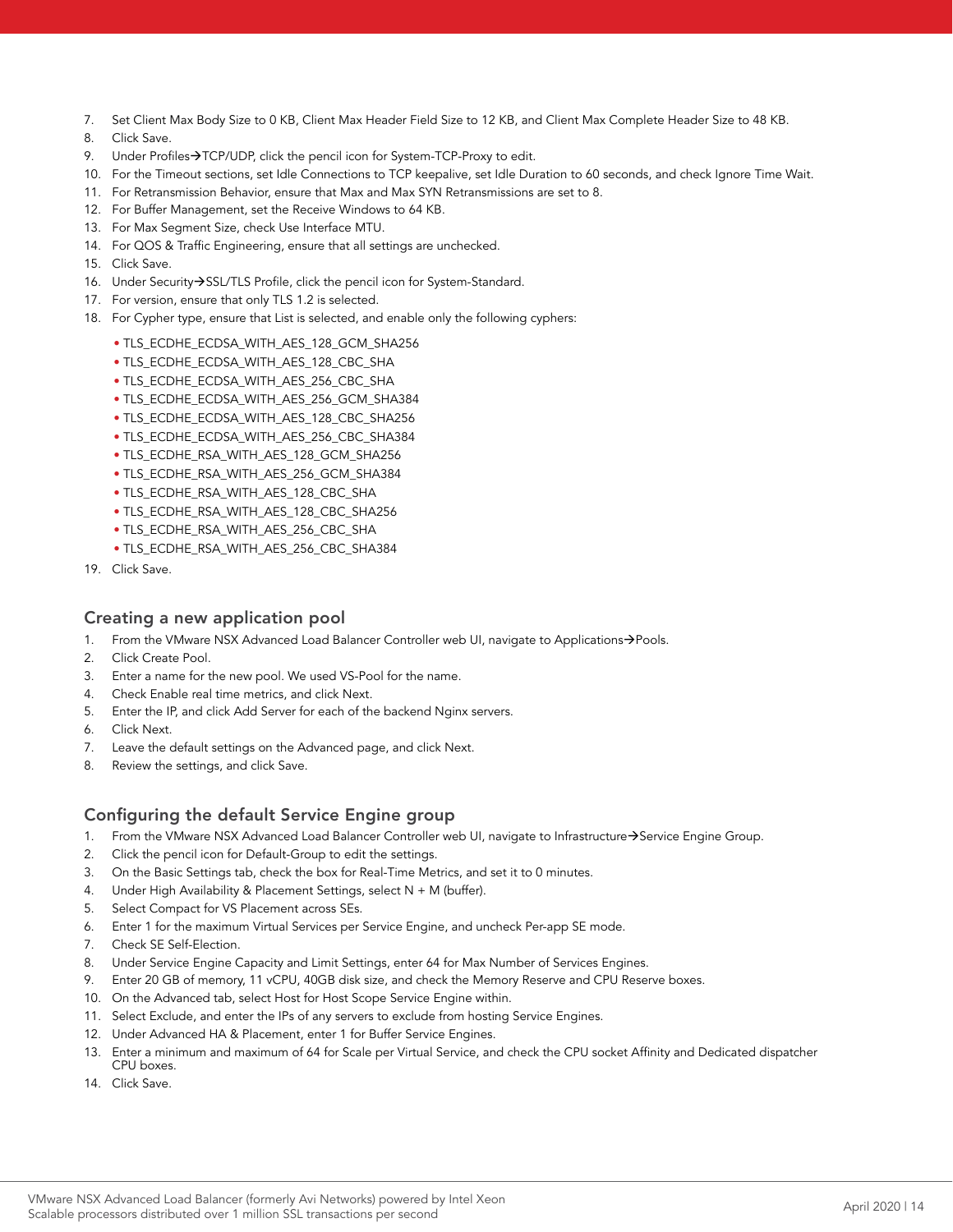# Configuring the infrastructure networks

- 1. From the VMware NSX Advanced Load Balancer Controller web UI, navigate to Infrastructure->Networks.
- 2. Verify that the two distributed switches created on the VMware cluster for use by VMware NSX Advanced Load Balancer are listed.
- 3. Verify that the management pool defined in the Default-Cloud settings is assigned to the right distributed switch.
- 4. Click the icon for the distributed switch used for VMware NSX Advanced Load Balancer data traffic.
- 5. Ensure that a network pool is configured for auto-assigning IPs on the VMware NSX Advanced Load Balancer data network.

# Configuring BGP Peering in VMware NSX Advanced Load Balancer Controller

- 1. From the VMware NSX Advanced Load Balancer Controller web UI, navigate to Infrastructure->Routing.
- 2. Select the BGP Peering tab, and click the pencil icon.
- 3. Enter 65,000 for the BGP AS, and select iBGP.
- 4. For Timers, enter 60 seconds for Keepalive Interval, and 180 seconds for Hold Time.
- 5. For Placement Network, select the distributed switch for VMware NSX Advanced Load Balancer data traffic.
- 6. Enter the IPv4 Prefix for the VMware NSX Advanced Load Balancer data network (192.168.1.0/24), and enter the IPv4 Peer address that is configured on the 25Gb switch (192.168.1.100).
- 7. Check the box for Advertise VIP.
- 8. Click Save.

#### Configuring access settings

- 1. From the VMware NSX Advanced Load Balancer Controller web UI, navigate to Administration->Settings.
- 2. Click Access Settings, and click the pencil icon to edit.
- 3. Ensure that HTTPS Access to System, HTTP Access to System, and Redirect HTTP to HTTPS are selected.
- 4. Select System-Default-Portal-Cert and System-Default-Portal-Cert-EC256 for the SSL/TLS Certificate.
- 5. Select System-Default-Secure-Channel-Cert for the Secure Channel SSL/TLS Certificate.
- 6. Click Save.

#### Creating a new Virtual Service

- 1. From the VMware NSX Advanced Load Balancer Controller web UI, navigate to Applications.
- 2. Click Create Virtual Service->Advanced Setup.
- 3. Enter a name for the virtual service.
- 4. Under the VIP address settings, enter 3.3.3.3 for the IPv4 VIP.
- 5. Under the Service Port settings, enter 443, and check SSL.
- 6. Under the Profiles settings, select System-Secure-HTTP for the Application Profile.
- 7. Under the Pool settings, select VS-pool.
- 8. Under the SSL Settings, select System-Default-Cert-EC for the SSL Certificate.
- 9. Click Next.
- 10. Leave the policies blank, and click Next.
- 11. Set the Metric Update Frequency to 0.
- 12. Under Client Log Settings, set the Non-significant log duration to 0.
- 13. Click Next.
- 14. Under Other Settings, check Advertise VIP via BGP.
- 15. Set the SE Group to Default-Group, and click Save.

#### Configuring the default cloud

- 1. From the VMware NSX Advanced Load Balancer Controller web UI, navigate to Infrastructure->Clouds.
- 2. Click the pencil icon for Default-Cloud to edit.
- 3. On the Infrastructure tab, enter the IP, Username, and Password for the test vCenter.
- 4. On the Data Center tab, select the test datacenter that contains the host that the VMware NSX Advanced Load Balancer Service Engines will run on.
- 5. On the Network tab, select the distributed virtual switch to be used for VMware NSX Advanced Load Balancer management traffic.
- 6. Select the Default-Group as the Template Service Engine Group.
- 7. Enter the proper IP subnet, and create an IP pool in that range to be used by VMware NSX Advanced Load Balancer to auto-IP VMware NSX Advanced Load Balancer Service Engines.
- 8. Click Save.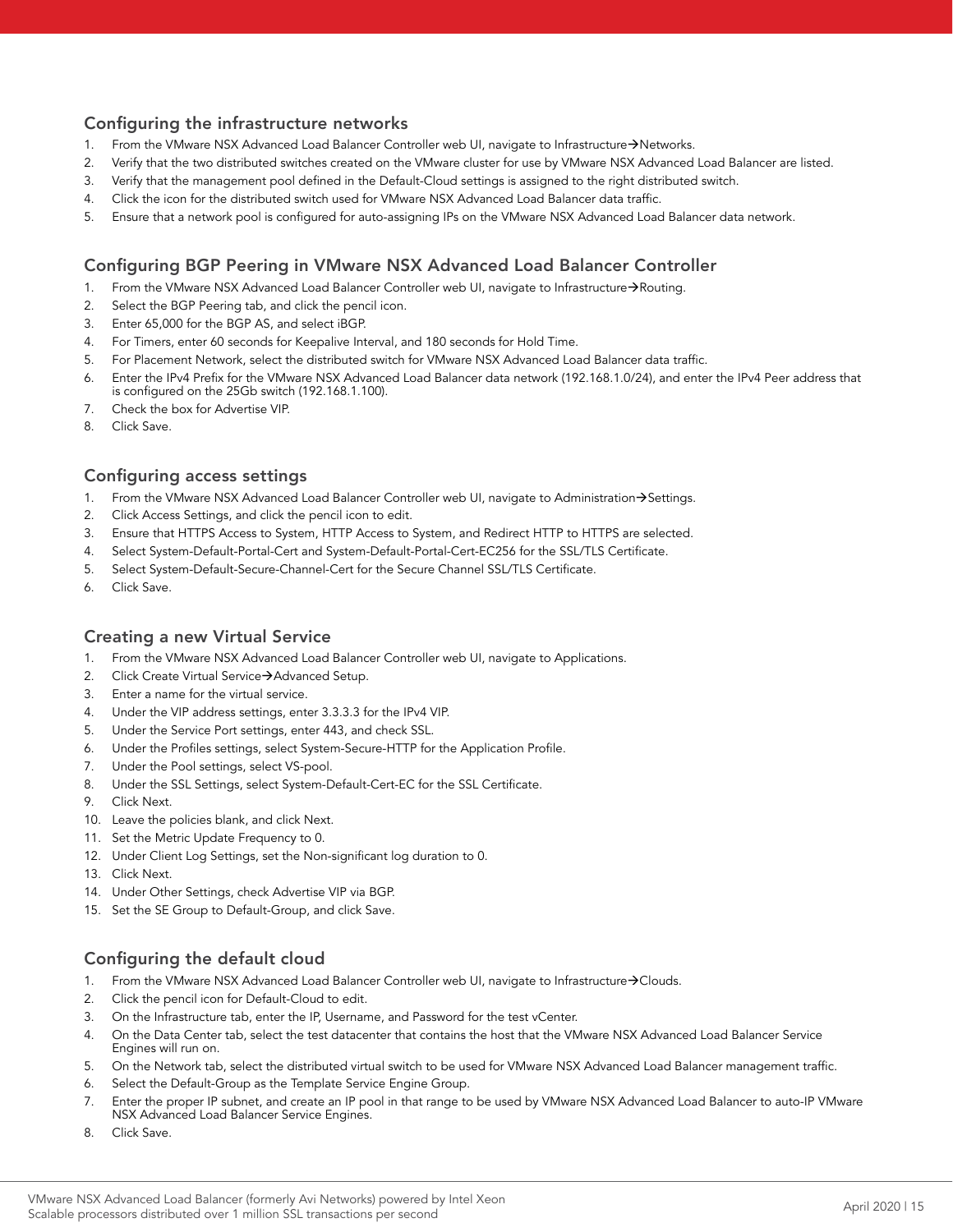# Running the test

We ran the test scripts in the [Configuration and test scripts](#page-9-0) section. We created a run\_test.sh script to control the input and output of each test run. Using these scripts, we started OpenSSL to create two thousand connections from each client for a duration of ten minutes. We also used the scripts to gather stats from the VMware NSX Advanced Load Balancer Controller for reporting the number of connections per second and connection distribution to the VMware NSX Advanced Load Balancer Service Engines. Additionally, the VMware NSX Advanced Load Balancer Controller web UI provides graphs showing real-time statistics in the environment, including connections per second, throughput, and end-to-end timing, which we took screenshots of for data reporting.

# <span id="page-9-0"></span>Configuration and test scripts

We ran the following scripts from a Linux controller VM connected to the test environment. Intel and VMware provided these test scripts and we verified the settings and commands used in them. The OpenSSL and Mellanox files are publicly available online. The exact files used for our test are available upon request. Email info@principledtechnologies.com for access.

## Configuration scripts

We ran the following configuration scripts after installing Ubuntu on the clients and backend servers.

#### set ips.sh

Sets the private IP and route info for the client and backend servers. Always run after reboot.

```
#!/bin/bash
#set client ips and route
for i in 'seq 21 35'; do
         echo $i
         ssh root@svr$i ifconfig enp24s0f0 192.168.1.$i/24
         ssh root@svr$i ip route add 3.3.3.3/32 via 192.168.1.100 dev enp24s0f0
done
#set backend ips
for i in 'seq 36 38'; do
         echo $i
         ssh root@svr$i ifconfig enp24s0f0 192.168.1.$i/24
done
copy to clients.sh - Copies the test files and OpenSSL to the client servers.
#!/bin/bash
for i in 'seq 21 38'; do
         echo svr$i
         scp ./client.tar.gz root@svr$i:/root
        ssh root@svr$i tar -xf /root/client.tar.gz
done
```
#### copy\_mlnx\_tuning\_scripts.sh

Copies the Mellanox tuning files to the client and backend servers to allow IRQ pinning.

```
#!/bin/bash
for i in 'seq 21 38'; do
         echo svr$i
        scp ./mlnx tuning scripts package.tar.gz root@svr$i:/root
        ssh root@svr$i tar -xf /root/mlnx_tuning_scripts_package.tar.gz
done
```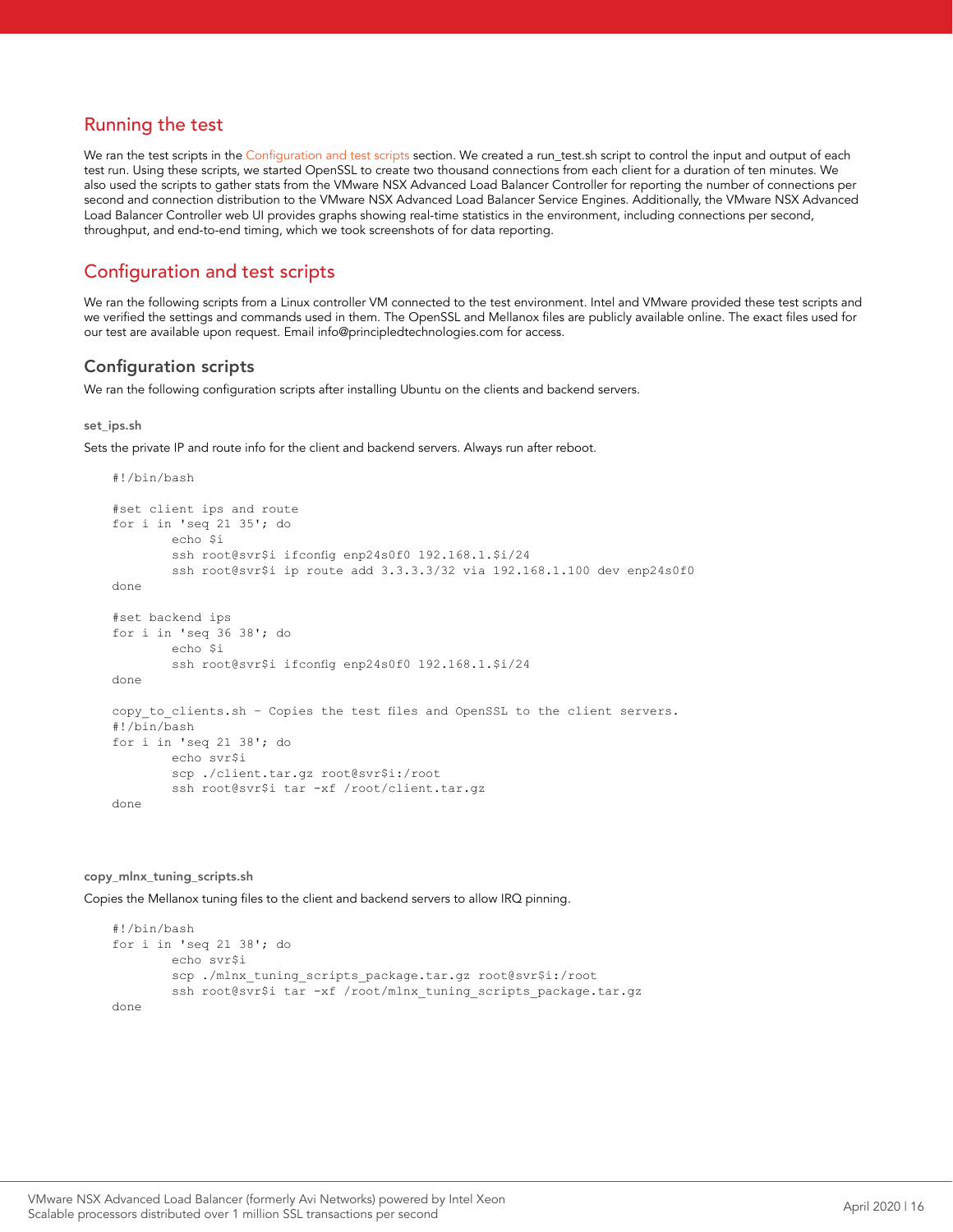#### tune.sh

#!/bin/bash

Tunes network settings. This script is called in the IRQ pinning scripts.

ufw disable iptables -F #TCP Memory echo 16777 > /proc/sys/net/core/rmem\_max<br>echo 16777 > /proc/sys/net/core/wmem\_max > /proc/sys/net/core/wmem\_max echo 16777 > /proc/sys/net/core/rmem\_default<br>echo 16777 > /proc/sys/net/core/wmem\_default echo 16777  $\rightarrow$  /proc/sys/net/core/wmem\_default<br>echo 16777 16777 16777  $\rightarrow$  /proc/sys/net/ipv4/tcp rmem echo 16777 16777 16777 > /proc/sys/net/ipv4/tcp\_rmem echo 53875 53875 53875 > /proc/sys/net/ipv4/tcp\_wmem<br>echo 16777 > /proc/sys/net/core/optmem m > /proc/sys/net/core/optmem\_max echo 16777 16777 16777 > /proc/sys/net/ipv4/tcp\_mem<br>echo 65536 > /proc/sys/ym/min free khyte > /proc/sys/vm/min\_free\_kbytes #TCP Behavior > /proc/sys/net/ipv4/tcp\_timestamps echo 0  $>$  /proc/sys/net/ipv4/tcp\_sack<br>echo 0  $>$  /proc/sys/net/ipv4/tcp\_fack echo 0  $\rightarrow$  /proc/sys/net/ipv4/tcp\_fack<br>echo 0 > /proc/sys/net/ipv4/tcp\_dsac echo 0  $\rightarrow$  /proc/sys/net/ipv4/tcp\_dsack<br>echo 0 > /proc/sys/net/ipv4/tcp\_moder echo 0  $\rightarrow$  /proc/sys/net/ipv4/tcp\_moderate\_rcvbuf<br>echo 1  $\rightarrow$  /proc/sys/net/ipv4/tcp\_rfc1337 > /proc/sys/net/ipv4/tcp\_rfc1337 echo 600 > /proc/sys/net/core/netdev\_budget echo 128 > /proc/sys/net/core/dev\_weight<br>echo 1 > /proc/sys/net/ipv4/tcp\_syncoo echo 1  $\rangle$ /proc/sys/net/ipv4/tcp\_syncookies<br>echo 0 > /proc/sys/net/ipv4/tcp\_slow\_start echo 0  $\rightarrow$  /proc/sys/net/ipv4/tcp\_slow\_start\_after\_idle<br>echo 1 > /proc/sys/net/ipv4/tcp\_no\_metrics\_save echo 1  $\rightarrow$  /proc/sys/net/ipv4/tcp\_no\_metrics\_save<br>  $\rightarrow$  /proc/sys/net/ipv4/tcp\_orphan\_retries echo 1  $\rightarrow$  /proc/sys/net/ipv4/tcp\_orphan\_retries<br>echo 0  $\rightarrow$  /proc/sys/net/ipv4/tcp\_fin\_timeout echo 0  $\rightarrow$  /proc/sys/net/ipv4/tcp\_fin\_timeout<br>echo 0  $\rightarrow$  /proc/sys/net/ipv4/tcp\_tw\_reuse echo 0  $>$  /proc/sys/net/ipv4/tcp\_tw\_reuse<br>echo 0  $>$  /proc/sys/net/ipv4/tcp\_tw\_recvc echo 0  $\rightarrow$  /proc/sys/net/ipv4/tcp\_tw\_recycle<br>  $\rightarrow$  /proc/sys/net/ipv4/tcp\_syncookies echo 1  $\rangle$ /proc/sys/net/ipv4/tcp\_syncookies<br>echo 2 > /proc/sys/net/ipv4/tcp\_synack\_ret echo 2  $\rightarrow$  /proc/sys/net/ipv4/tcp\_synack\_retries<br>echo 2 > /proc/sys/net/ipv4/tcp\_syn\_retries echo 2 > /proc/sys/net/ipv4/tcp\_syn\_retries<br>echo cubic > /proc/sys/net/ipv4/tcp\_congestion > /proc/sys/net/ipv4/tcp\_congestion\_control echo 1  $\frac{\text{proc/sys/net/ipv4/trp\_low\_latency}}{\text{proc/sys/net/ipv4/trp\_window\_scal}}$ echo 1 > /proc/sys/net/ipv4/tcp\_window\_scaling<br>
> /proc/sys/net/ipv4/tcp\_adv\_win\_scale > /proc/sys/net/ipv4/tcp\_adv\_win\_scale #TCP Queueing echo 0  $\rightarrow$  /proc/sys/net/ipv4/tcp\_max\_tw\_buckets<br>echo 1025 65535 > /proc/sys/net/ipv4/ip local port rang echo 1025 65535 > /proc/sys/net/ipv4/ip\_local\_port\_range echo 1310720 > /proc/sys/net/core/somaxconn<br>echo 2621440 > /proc/sys/net/ipy4/tcp\_max\_o echo 2621440 > /proc/sys/net/ipv4/tcp\_max\_orphans<br>echo 2621440 > /proc/sys/net/core/netdev max back > /proc/sys/net/core/netdev max backlog echo 2621440  $\rightarrow$  /proc/sys/net/ipv4/tcp\_max\_syn\_backlog<br>echo 4000000  $\rightarrow$  /proc/sys/fs/nr open > /proc/sys/fs/nr open echo 4194304 > /proc/sys/net/ipv4/ipfrag\_high\_thresh<br>echo 3145728 > /proc/sys/net/ipv4/ipfrag\_low\_thresh echo 3145728 > /proc/sys/net/ipv4/ipfrag\_low\_thresh<br>echo 30 > /proc/sys/net/ipv4/ipfrag\_time > /proc/sys/net/ipv4/ipfrag\_time echo 0  $\rightarrow$  /proc/sys/net/ipv4/tcp\_abort\_on\_overflow<br>
> /proc/sys/net/ipv4/tcp\_autocorking echo 1  $\rightarrow$  /proc/sys/net/ipv4/tcp\_autocorking<br>echo 31 > /proc/sys/net/ipv4/tcp\_app\_win echo 31 > /proc/sys/net/ipv4/tcp\_app\_win<br>echo 0 > /proc/sys/net/ipv4/tcp\_mtu\_pro > /proc/sys/net/ipv4/tcp\_mtu\_probing set selinux=disabled ulimit -n 1000000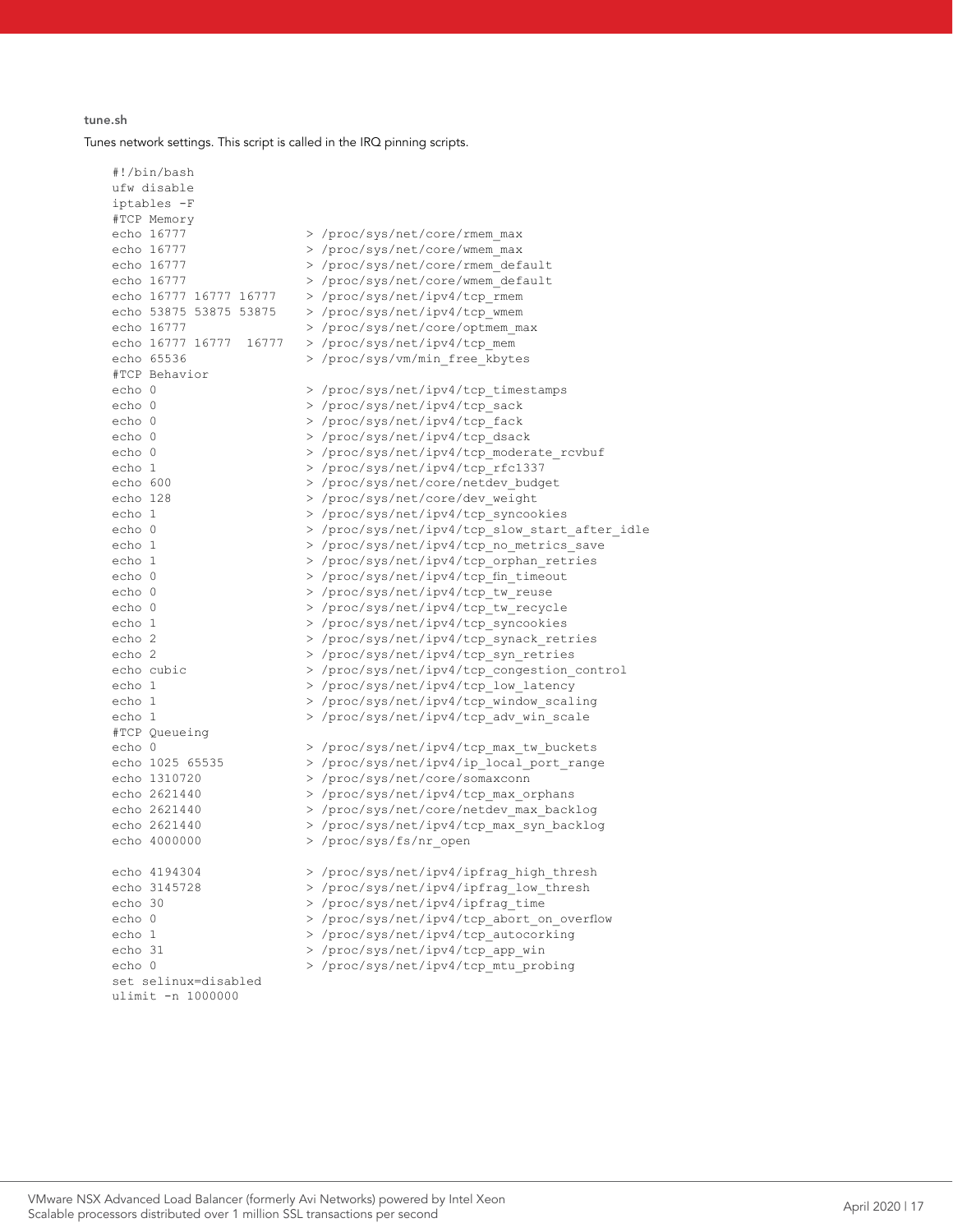#### client\_irq\_setting.sh

Sets the IRQ pinnings for the client servers and network tunings. Always run after reboot.

```
#!/bin/bash
NIC=enp24s0f0
for i in 'seq 21 35'; do
         echo svr$i
        ssh root@svr$i "cd /root/mlnx_tuning_scripts_package; ./set_irq_affinity_cpulist.sh 0-95
${NIC}"
         ssh root@svr$i "ifaces=${NIC} source /root/client/scripts/tune.sh"
         ssh root@svr$i "ulimit -n 2000000"
done
```
#### install\_nginx.sh

Installs Nginx on the backend servers.

```
#!/bin/bash
for i in 'seq 36 38';do
       ssh root@svr$i "apt-get update -y ; apt-get install -y nginx"
done
```
#### nginx\_irq\_setting.sh

Sets the IRQ pinnings for the backend servers and network tunings. Always run after reboot.

```
#!/bin/bash
NIC=enp24s0f0
for i in 'seq 36 38'; do
         echo svr$i
        ssh root@svr$i "cd /root/mlnx tuning scripts package; ./set irq affinity cpulist.sh 48-95
${NIC}"
         ssh root@svr$i "ifaces=${NIC} source /root/client/scripts/tune.sh"
         ssh root@svr$i "ulimit -n 2000000"
done
```
#### setup\_nginx.sh

```
#!/bin/bash
for i in 'seq 36 38';
do
         echo svr$i
        # ssh root@svr$i apt install nginx
         ssh root@svr$i mkdir /var/log/nginx
        ssh root@svr$i cp /etc/nginx/nginx.conf /etc/nginx/nginx.conf.orig
        scp ./nginx/nginx.conf root@svr$i:/etc/nginx/nginx.conf
        scp -r ./nginx/pma root@svr$i:/root
         ssh root@svr$i pkill nginx
        ssh root@svr$i taskset -c 1-20 /usr/sbin/nginx -c /etc/nginx/nginx.conf
done
```
#### Nginx files for the backend server

index.html

<head> test </head>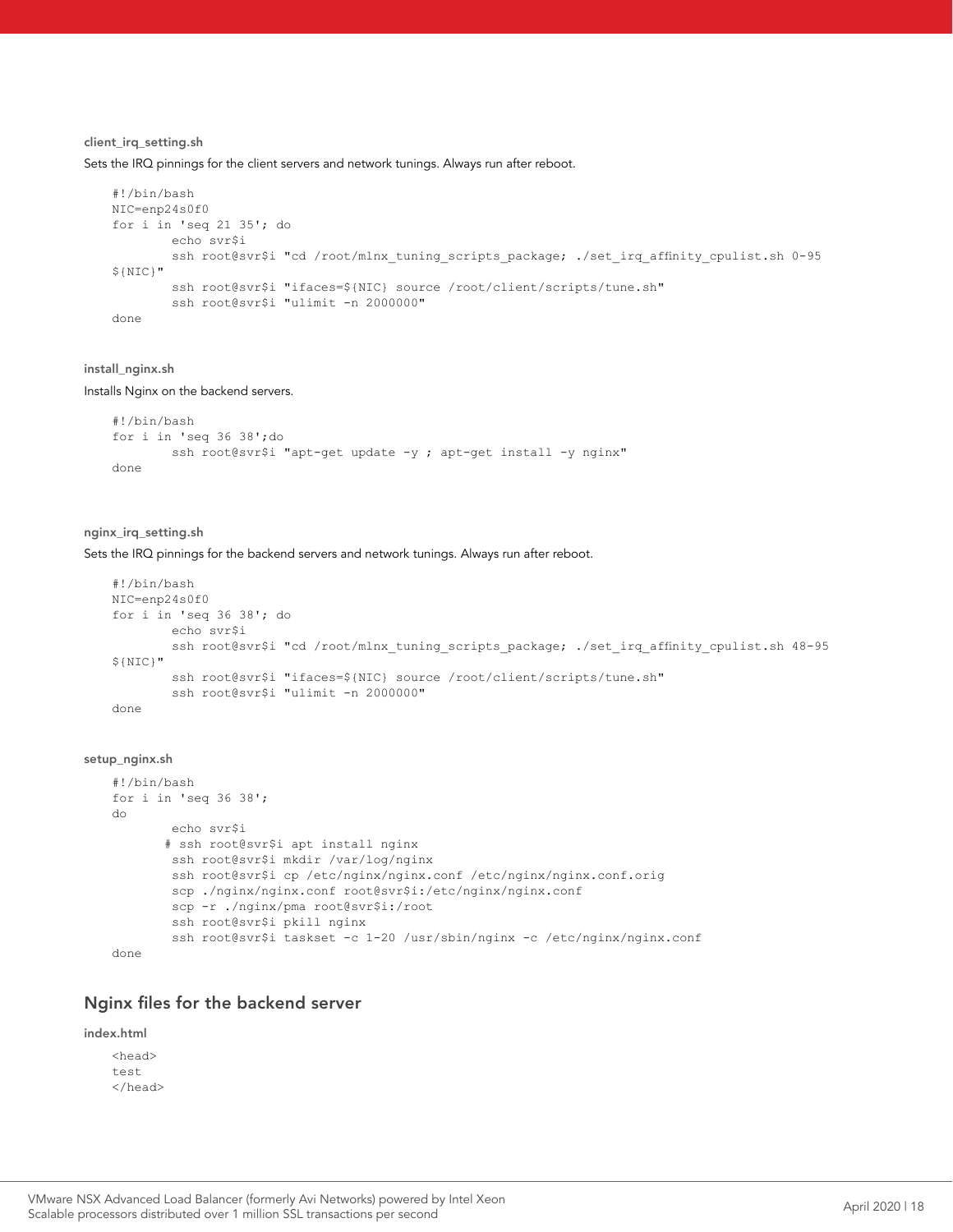nginx.conf

```
user root;
worker priority 0;
worker_processes 20;
pid /run/nginx.pid;
include /etc/nginx/modules-enabled/*.conf;
events {
       worker connections 20800;
       multi accept on;
        use epoll;
       accept mutex on;
}
http {
        sendfile on;
        tcp_nopush on;
       tcp_nodelay on;
       keepalive timeout 65;
       types hash max size 2048;
        error_log off;
        access_log off;
         include /etc/nginx/mime.types;
       default type application/octet-stream;
        server
\{ listen 0.0.0.0:80 ;
                location /
 {
                        root html ;
               index /root/pma/index.html ;
 }
        }
}
```
# Test scripts

#### kill\_clients.sh

Stops the OpenSSL process on all clients. This script is called in start\_clients.sh script.

```
#!/bin/bash
for i in 'seq 21 35'; do
        echo killing svr$i
        ssh root@svr$i pkill -9 openssl &
done
wait
```
#### connection.sh

Creates the test connections. This script is called in start\_clients.sh script.

#!/bin/bash

```
######################################
############# USER INPUT #############
######################################
ip_address=3.3.3.3
_time=$8
```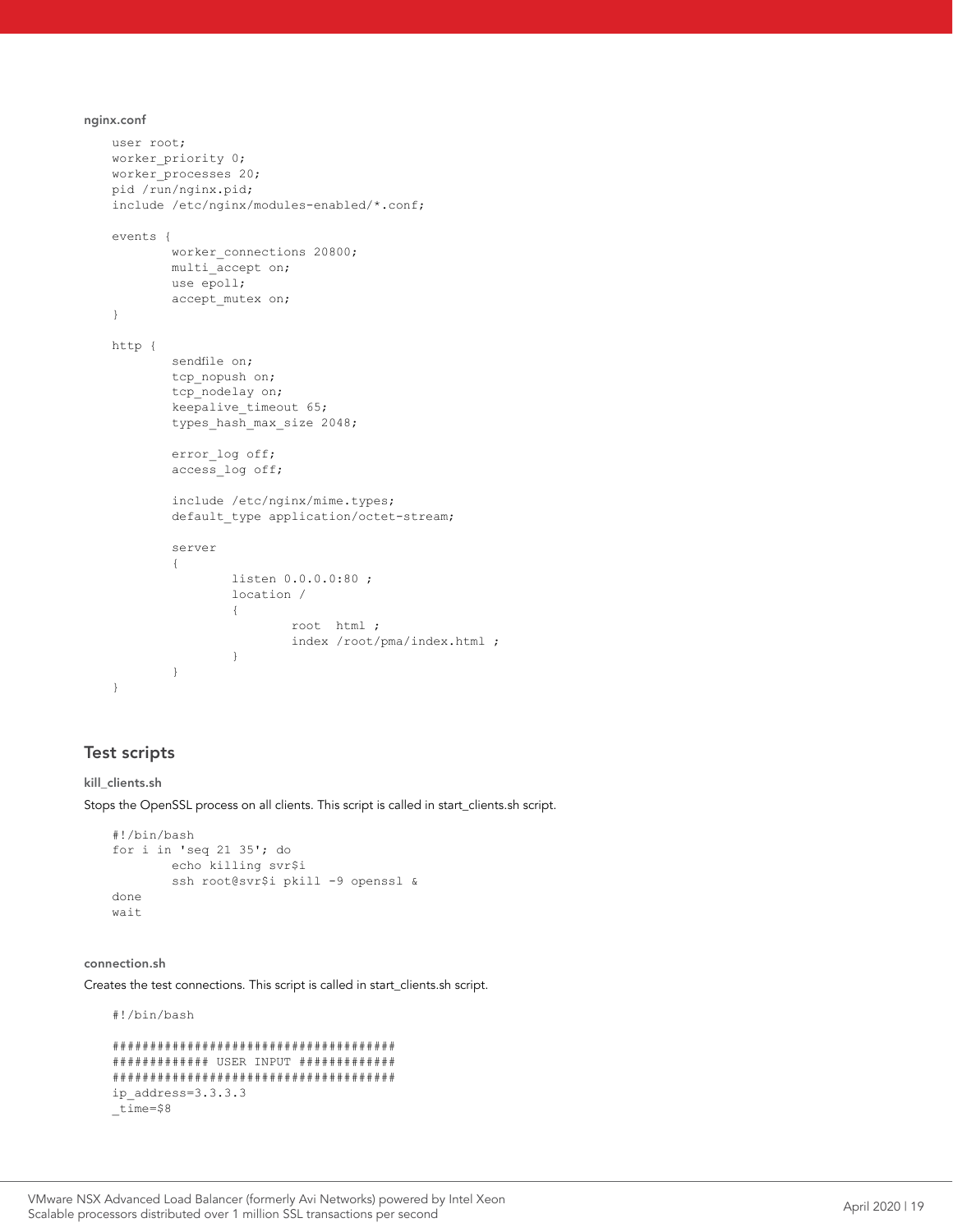```
clients=$6
portbase=443
cipher=$4
OPENSSL_DIR=/root/client/source/110h/
######################################
############# USER INPUT #############
######################################
#Check for OpenSSL Directory
if [ ! -d $OPENSSL_DIR ];
then
    printf "\n$OPENSSL DIR does not exist.\n\n"
     printf "Please modify the OPENSSL_DIR variable in the User Input section!\n\n"
     exit 0
fi
helpAndError () {
    printf "\nThis script is to run the CPS testing HTTPS.\n"
    printf "\nTo use this script: ./download.sh \n"
    printf "\nTo do a dry-run, use the emulation flag:\n"
     printf "./download.sh --emulation\n\n"
     exit 0
}
#Check for h flag or no command line args
if [ [ $1 = * "h" * ] ]; then
     helpAndError
     exit 0
fi
#Check for emulation flag
if [ \$ \theta == **emulation** ]]
then
     emulation=1
fi
#cmd1 is the first part of the commandline and cmd2 is the second partrt
#The total commandline will be cmd1 + "192.168.1.1:4400" + cmd2
cmd1="$OPENSSL_DIR/apps/openssl s_time -connect"
cmd2="-new -www /index.html -cipher $cipher -time $ time"
#Print out variables to check
printf "\n Location of OpenSSL: $OPENSSL_DIR\n"<br>printf " IP Addresses: $ip address\n"
printf " IP Addresses: \sin \frac{\pi}{2} sip_addre<br>printf " Time: $\time\n"
printf " Time:
printf " Clients: \text{Sclients}\n" printf " Port Base: \text{Sportbase}\n"
printf " Port Base: $portbase\n"<br>printf " Cipher: $cipher\n\n"
printf " Cipher:
printf "Press ENTER to continue"
#read
#Remove previous .test files
rm -rf ./.test_*
#Get starttime 
starttime=$(date +%s)
#Kick off the tests after checking for emulation
if [[ $emulation -eq 1 ]]
then
    for (( i = 0; i < ${clients}; i++); do
       printf "$cmd1 $ip address:$(($portbase)) $cmd2 > .test $(($portbase)) $i &\n"
     done
```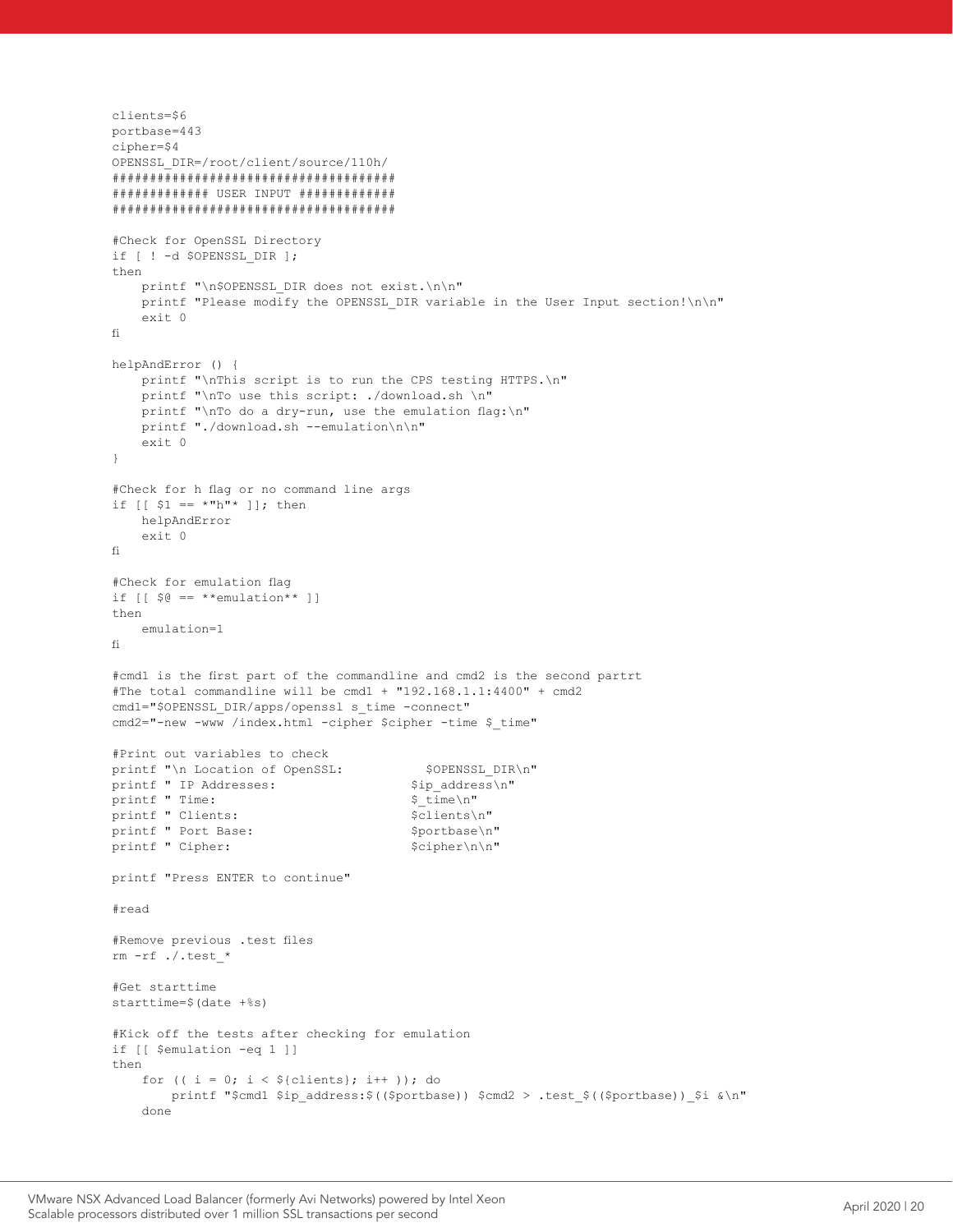```
 exit 0
else
    for (( i = 0; i < ${clients}; i++ )); do
         $cmd1 $ip_address:$(($portbase)) $cmd2 > .test_$(($portbase))_$i &
         sleep 0.01
     done
fi
waitstarttime=$(date +%s)
# wait until all processes complete
while [ \S(ps -ef | grep "openssl s time" | wc -l) != 1 ];
do
     sleep 1
done
total=$(cat ./.test $(($portbase))* | awk '(/^[0-9]* connections in [0-9]* real/){ total += $1/$4 }
END {print total}')
echo $total >> .test sum
sumTotal=$(cat .test_sum | awk '{total += $1 } END { print total }') print "Connections per second: $sumTotal CPS\n"
printf "Connections per second:
printf "Finished in %d seconds (%d seconds waiting for procs to start)\n" $(($(date +%s) - 
$starttime)) $(($waitstarttime - $starttime))
rm -rf ./.test_*
```
#### start\_clients.sh

Controls the start, number of connections, duration, and stop of a test run.

```
#!/bin/bash
if [ -z $1 ]
then
         time=60
else
         time=$1
fi
if [ -z $2 ]
then
         clients=2000
else
         clients=$2
fi
echo "time: ${time}"
echo "concurrency for clients: $clients"
for i in 'seq 21 35'; do
        echo "host: svr$i"
       ssh root@svr$i /root/client/scripts/connection.sh --servers 1 --cipher ECDHE-ECDSA-AES128-
GCM-SHA256 --clients $clients --time $time &
done
sleep $(($time+60))
./kill_clients.sh
```
#### make\_tools.sh

Run on VMware NSX Advanced Load Balancer Controller to create scripts for gathering stats.

```
#!/bin/bash
echo "show serviceenginegroup Default-Group summary | grep at curr | awk '{print \$4}'" > /opt/names-
cmd
rm -f /opt/se
/opt/avi/python/bin/avi_shell.sh --address localhost --user admin --password Password1 --file /opt/
```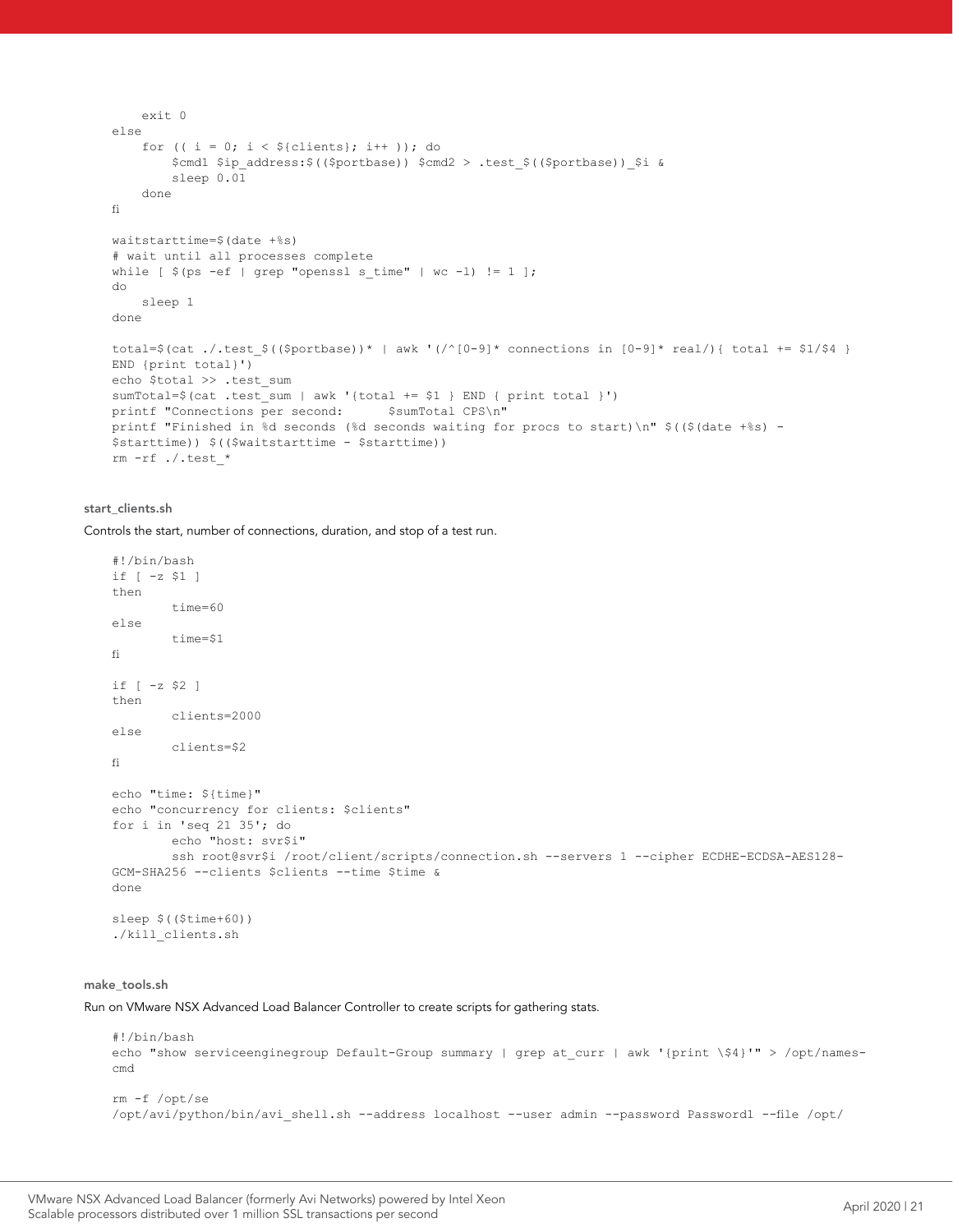```
names-cmd | grep 'Avi-se-' >> /opt/se
rm -f /opt/cpu-cmd
for se in 'cat /opt/se'; do
    echo "show serviceengine $se cpu | grep se_dp -A 1 | grep usage" >> /opt/cpu-cmd
done
rm -f /opt/flowtablestat-cmd
for se in 'cat /opt/se'; do
   echo "show serviceengine $se flowtablestat | grep -vw 0 | grep flow_probes" >> /opt/flowtablestat-
cmd
done
rm -f /opt/interface-cmd
for se in 'cat /opt/se'; do
    echo "show serviceengine $se interface | grep -vw 0 | grep error" >> /opt/interface-cmd
done
rm -f /opt/interfaceclear-cmd
for se in 'cat /opt/se'; do
     echo "clear serviceengine $se interface" >> /opt/interfaceclear-cmd
done
rm -f /opt/flowtableclear-cmd
for se in 'cat /opt/se'; do
    echo "clear serviceengine $se flowtablestat" >> /opt/flowtableclear-cmd
done
```
#### run\_test.sh

We created this script as a test harness. It calls the test scripts above, controls test input, and gathers performance states.

```
#!/bin/bash
CLIENTS=1000
WARMUP=120
RUNTIME=600
COOLDOWN=120
TOTAL_TIME=$((WARMUP+RUNTIME+COOLDOWN))
if [ -z $1 ]
then
  echo Set test number!
 e^{i\pi}else
  TEST_NUM=$1
fi
TEST_NAME=test${TEST_NUM}
. get-se-distribution
. clear-flowtablestat
. clear-interface
. get-cpu | tee ${TEST_NAME}_cpu-prerun.txt
. get-flowtablestat | tee ${TEST_NAME}_flowtablestat-prerun.txt
. get-interface | tee ${TEST_NAME}_interface-prerun.txt
. get-se-distribution | awk '/response_2xx/{print $4}' | sort -n | tee ${TEST_NAME}_se-prerun.txt
ssh root@10.209.100.2 "cd avi-scripts ; ./view_num_stime.sh" | tee ${TEST_NAME} stime-prerun.txt
ssh root@10.209.100.2 "cd avi-scripts ; ./view_num_nginx.sh" | tee ${TEST_NAME}_nginx-prerun.txt
ssh root@10.209.100.2 "./run_all.sh 'ss -s'" | tee ${TEST_NAME}_ss-prerun.txt
sleep 5
ssh root@10.209.100.2 "cd avi-scripts ; ./start clients.sh ${TOTAL TIME} ${CLIENTS}" > ${TEST NAME}
output.txt &
sleep ${WARMUP}
```